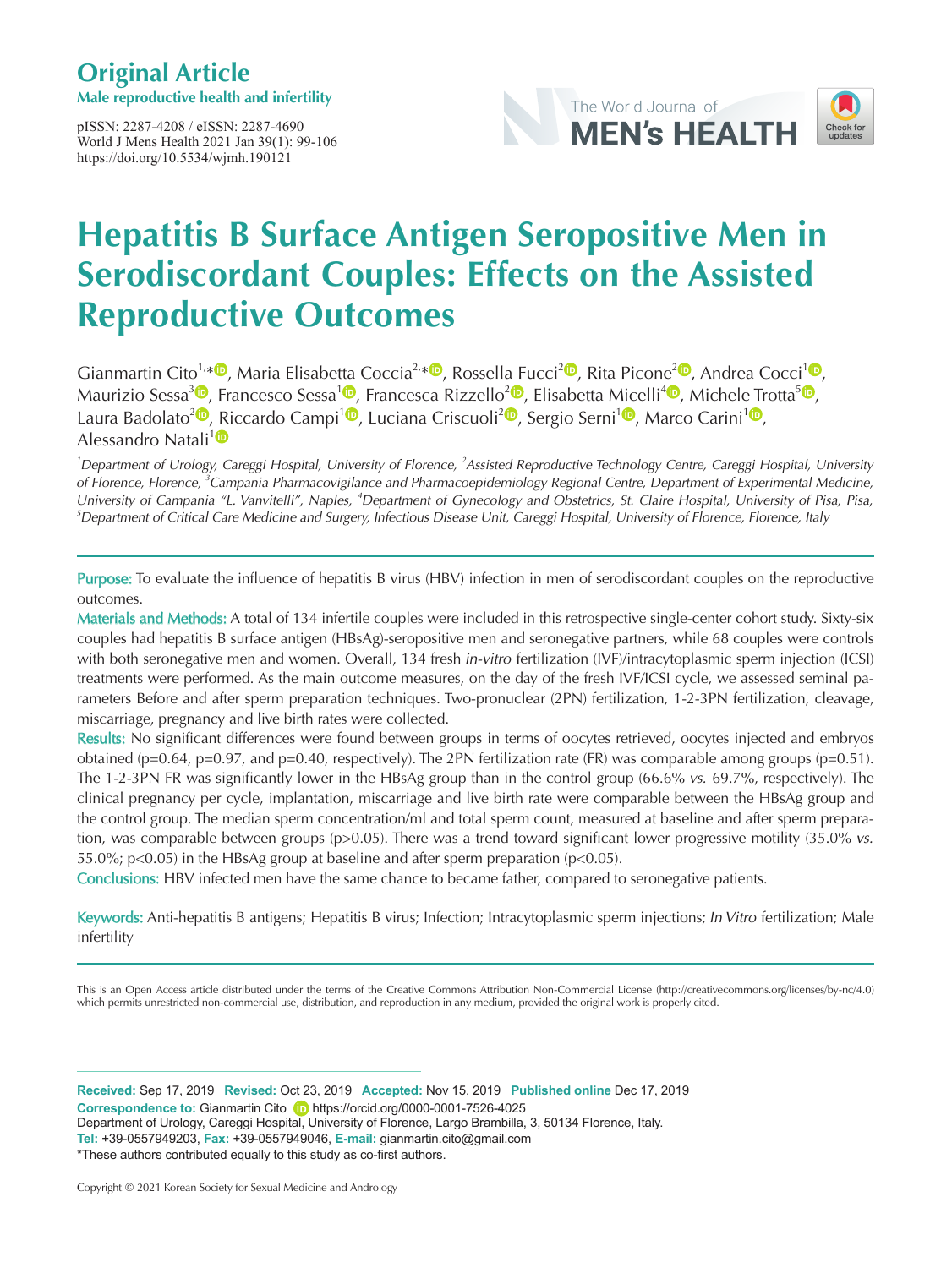

# **INTRODUCTION**

Hepatitis B virus (HBV) is considered one of the most widespread blood-borne infections, interesting about two billion people in their life [1]. Usually, HBV disease, described as the evidence of serum hepatitis B surface antigen (HBsAg) [2], leads to hepatitis, cirrhosis and hepatocellular carcinoma [3]. Nevertheless, HBV has been detected in several organs, including kidney, parotid glands, ovaries [4] and testes [5], as well as in seminal fluid [6].

Since it has been demonstrated that HBV could raise chromosomal instability in spermatozoa [7], causing damage of sperm viability and normal morphology [8], the correlation between HBV infection and male fertility should be considered a remarkable current issue. In this respect, a growing amount of HBV-infected men with a history of couple infertility resort to assisted reproductive technologies (ARTs), such as *in-vitro* fertilization (IVF)/intracytoplasmic sperm injection (ICSI) treatments. Moreover, the probability of viral transmission to the woman or fetus, clinical or embryological issues and cross-infection of other virus-free gametes or embryos raised concerns. In fact, HBV infection can result in vertical transmission to the newborn by inserting sperm and mixing into the genome of the embryo [9].

In this scenario, some studies stated that HBV mRNA was identified in the embryos of HBV-infected fathers, implying the transcription and replication of HBV genes [10,11]. Nevertheless, while previous authors showed significantly lower pregnancy rate (PR) in HBV discordant couples likened to age-matched controls [12], other ones detected higher pregnancy, live birth and implantation rates (IRs) in HBV group [13]. On these bases, a general consensus about the influence of the disease on final reproductive findings in seropositive couples lacked.

Therefore, the purpose of the study is to evaluate the influence of HBV men infection on IVF/ICSI outcomes, in a cohort of consecutive serodiscordant couples (SDCs).

# **MATERIALS AND METHODS**

#### **1. Patients selection**

From January 2011 to August 2018, a retrospective single-center cohort study of infertile couples referring to our ARTs Centre, for the first ART treatment, range between 18 and 45 years and female age range between 18 and 40 years; 2) HBV-SDCs, in which the men was HBsAg seropositive and the women seronegative. When the patients presented with positive HBsAg measured in the serum via enzyme immunoassay for at least 6 months were defined as chronic HBV carriers. Exclusion criteria were: 1) the presence of abnormal liver function or chronic hepatitis; 2) clinical presentation of azoospermia or severe criptozoospermia; 3) cycles with donor's semen or chromosomal aberrations; 4) couples who were seropositive for hepatitis immunodeficiency virus (HIV) and/or hepatitis C virus (HCV). Additional exclusion criteria were: 1) positive history of parotitis; 2) antiviral therapy during the study period.

was carried out. Inclusion criteria were: 1) male age

# **2. Cause of couple infertility and laboratory assessment**

The cause of couple infertility was categorized into 5 groups: 1) tubal factor; 2) endometriosis; 3) male factor; 4) unexplained; 5) mixed. Controls included both men and women who were negative for serum HBsAg, hepatitis B surface antibody (HBsAb), hepatitis B e antigen, hepatitis B e antibody, and hepatitis B c antibody (HBcAb). Control couples were also matched for age, ART approach used (IVF or ICSI) and cause of infertility.

Both partners were evaluated by an interdisciplinary specialized fertility team. On the second day of the cycle, all women underwent endocrinology assessment, comprising follicle stimulating hormone (FSH), luteinizing hormone, estradiol, anti-mullerian hormone, thyroid-stimulating hormone, prolactin. All men were examined for a complete physical and andrological visit. Baseline features, including male and female's age, were collected. A dedicated infectious disease specialist screened both male and female for HIV 1/2, HCV antibody, HbsAg, HbsAb, HBcAb, Treponema Pallidum Hemagglutination and Veneral Disease Research Laboratories, Ab anti-Clamidya Trachomatis and Ab anticytomegalovirus.

All the men enrolled performed semen analysis, evaluated according to the 2010 World Health Organization (WHO) recommendations. At the time of fresh IVF/ICSI treatment, we measured seminal characteristics, as follow: volume, pH, total sperm count/mL, total sperm concentration, viability, progressive motility (PR), non-PR and normal morphology. After sperm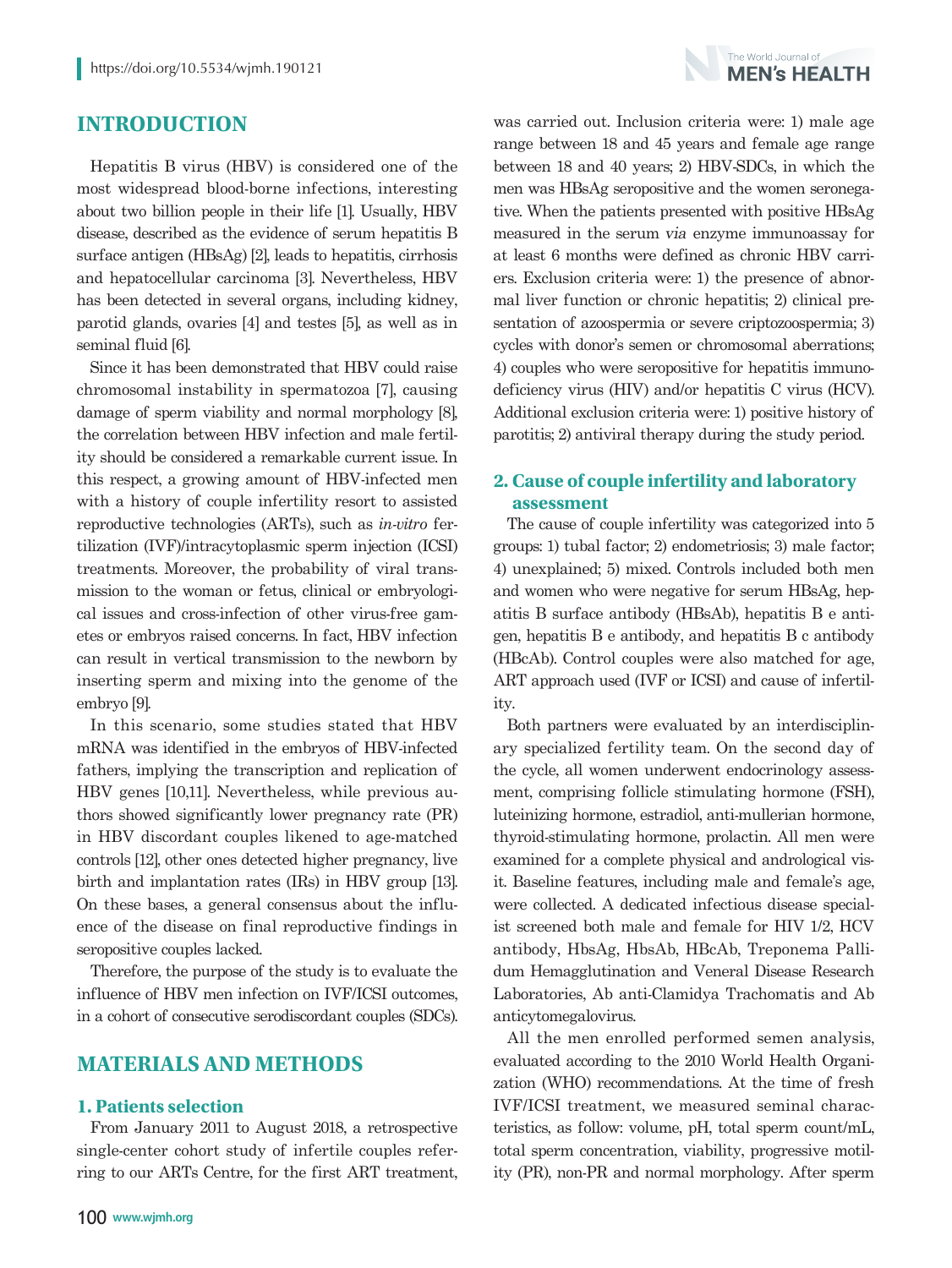capacitation, we analysed total sperm count/mL and motility.

#### **3. Sperm preparation techniques**

The World Journal of **MEN's HEALTH** 

Semen samples were obtained by masturbation after 2 to 7 days of sexual abstinence and collected into sterile plastic containers. After liquefaction in the incubator set at 37°C for 30 minutes, ejaculates were analyzed and classified (WHO, 2010). Semen samples from HBVinfected men were processed under sterile conditions using the density gradient centrifugation method with 95%, 70% and 50% gradient layers (PureSperm® 100; Nidacon Mölndal, Sweden); heated in the incubator set at 37°C for 30 minutes. Removing the supernatant at each step before the pellet transfer helped to minimize any viral transmission. Subsequently, 1 mL of 95% gradient, 1 mL of 70% gradient, and 1 mL of 50% gradient were gently overlaid in a tube: finally, 1 mL of the sperm was gently overlaid on the 50% gradient and centrifuged at 300×*g* for 20 minutes. The supernatant was carefully aspirated and discarded using a sterile Pasteur pipette for each tube. The pellet was moved into a new conical tube, re-suspended in 2.5 mL of sperm medium (Flushing; Origio, CooperSurgical Fertility & Genomic Solutions, Måløv, Denmark) and centrifuged again at 250×*g* for 10 minutes. After centrifugation, the supernatant was discarded using a disposable sterile Pasteur pipette and was re-suspended in 1 mL of sperm medium (Fert; Origio, CooperSurgical Fertility & Genomic Solutions).

Sperm count and motility assessment were then performed on the washed pellet under sterile conditions. This pellet was stored for later use in the ART procedure.

## **4. Ovarian stimulation protocol and assisted reproductive technology treatment**

Treatment individualization is based on ovarian response prediction, based on the Anti-Müllerian hormone and antral follicle count. The initial prescription of recombinant FSH was 225 to 375 IU (Gonal-F; Merck, Geneve, Switzerland), depending on age and baseline blood FSH measure. Follicular growing was monitored and the FSH dosage was adjusted based on the follicular response. When follicles  $\geq 14$  appeared, gonadotropin-releasing hormone antagonist was used. Follicular development was checked through frequent ultrasounds to choose the more appropriate phase of oocytes recovery. When at least two follicles had developed a maximal diameter of 17 to 18 mm, an administration of 250 μg recombinant human chorionic gonadotropin (HCG; Ovitrelle; Merck) was subcutaneously administered. Transvaginal oocyte recovery was performed approximately 36 hours later. All oocytes picked by HBV SDCs were accepted for IVF or ICSI treatment, according to seminal parameters. The incubation of injected oocytes was done in 20 µL drops. All the zygotes were valued 16 to 18 hours by ICSI to confirm the presence of two distinct pronuclei (2PN). Then, all the embryos were evaluated on days 2, 3, and 5 of the progress with an inverted microscope.

## **5. Assisted reproductive technologies outcome measures**

IVF/ICSI results, as well as 2PN fertilization rate (FR), 1-2-3PN FR, and cleavage rate (CR) were recorded. Total and normal oocyte FR was obtained by total number of fertilized oocytes (1-2-3 PN) and 2PN fertilized oocytes by the number of injected oocytes, respectively. The CR was considered by the number of embryos obtained by the number of 2PN fertilized oocytes. The luteal phase was maintained by a daily administration of 50 mg intramuscularly of natural progesterone (Prontogest; Amsa, Rome, Italy), since the day of oocytes retrieval. Embryo transfer was performed on day 3 to 5 after IVF/ICSI procedure, using a Wallace catheter (© COOK Medical Incorporated, Bloomington, IN, USA). Supernumerary embryos are frozen, according to our laboratory policy. After 14 days, the HCG test was done. The IR was expressed as the number of gestational sacs per embryo transferred. Clinical PR per cycle was calculated by cycles with HCG levels above 50 mU/L and confirmed by transvaginal ultrasounds revealing an intrauterine gestational sac with a heartbeat at around 5 to 6 weeks of gestation. Pregnancy loss before 20 weeks of gestation and all biochemical pregnancies were contemplated as miscarriages. Live birth rate was defined as the percentage of all cycles that lead to live births.

#### **6. Ethical statement and statistical analysis**

All procedural protocols were permitted by the Institutional Review Board (IRB) of University of Florence, Careggi Hospital (IRB No. CS/1158/04.1). All couples provided written informed consent before the start of ART treatment.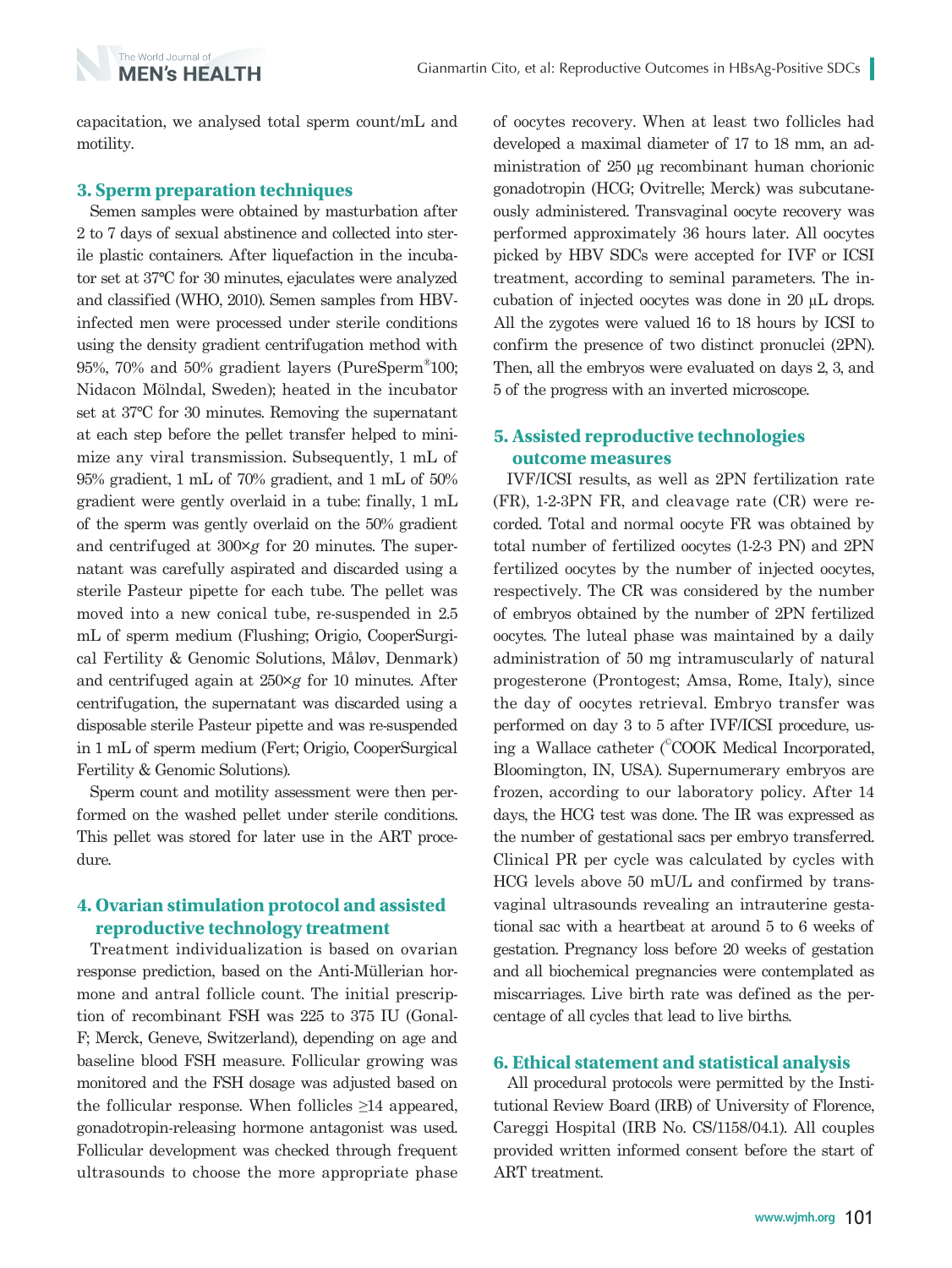Non-parametric continuous variables, count, and proportion distributions were compared between groups applying the non-parametric unpaired Wilcoxon ranksum test with continuity correction or the Fisher exact test. The G\*Power program was used to calculate the sample size needed for the abovementioned statistical tests. In particular, the asymptotic relative efficiency method was used to estimate the power for the Wilcoxon rank-sum test. Analyses based on an intention-totreat approach and considered a statistically significant level of p<0.05 (2-sided). Data analysis was performed using R ver. 3.3.0 (R Development Core Team) and data management was performed using SAS statistical software ver. 9.4 (SAS Institute Inc., Cary, NC, USA).

# **RESULTS**

This retrospective cohort study included 134 infertile

**Table 1.** Demographic and laboratory data of HBsAg-positive patients and controls

| <b>Parameter</b>                         | $HBSAg(n=66)$    | Controls (n=68)                                | p-value |
|------------------------------------------|------------------|------------------------------------------------|---------|
| Male age (y)                             | 37.0 (32.2–41.0) | 38.0 (36.0–42.0)                               | 0.51    |
| Female age (y)                           | 34.0 (29.2-36.0) | 36.0 (34.0-39.0)                               | 0.46    |
| Cause of infertility                     |                  |                                                |         |
| <b>Tubal factor</b>                      | 20(30.3)         | 24 (35.3)                                      | 0.41    |
| Endometriosis                            | 14(21.2)         | 14 (20.6)                                      | 0.46    |
| Male factor                              | 22(33.3)         | 23 (33.8)                                      | 0.67    |
| Unexplained                              | 5(7.6)           | 4(5.9)                                         | 0.34    |
| Mixed                                    | 5(7.6)           | 3(4.4)                                         | 0.45    |
| Oocytes retrieved<br>(n)                 | $6.0(2.0 - 7.0)$ | $5.0(3.0 - 7.0)$                               | 0.38    |
| Oocytes insemi-<br>nated (n)             | $4.0(3.0 - 6.0)$ | $4.0(3.0-6.0)$                                 | 0.46    |
| Oocytes 2PN<br>fertilized (n)            | $3.0(2.0-4.0)$   | $2.0(2.0-5.0)$                                 | 0.58    |
| Oocytes total 1-2-<br>3PN fertilized (n) | $3.0(2.0-4.0)$   | $3.0(2.0 - 5.0)$                               | 0.51    |
| Embryos obtained<br>(n)                  | $2.0(1.0-3.0)$   | $2.0(1.0-4.2)$                                 | 0.46    |
| Embryos trans-<br>ferred (n)             | $2.0(1.0-2.0)$   | $2.0(1.0-2.0)$                                 | 0.46    |
| Fertilization rate<br>2PN (%)            | 66.6 (50.0-75.0) | $66.6(50.0 - 80.0)$                            | 0.51    |
| Fertilization rate<br>1-2-3PN (%)        | 66.6 (50.0-70.0) | 69.7 (50.0-90.2)                               | $0.03*$ |
| Cleavage rate (%)                        |                  | 100.0 (52.5-100.0) 100.0 (100.0-100.0) <0.001* |         |

Values are presented as median (interquartile range) or number (%). HBsAg: hepatitis B surface antigen, PN: pronuclear. \*Statistical significance (p<0.05).



couples: 66 couples had HBsAg-seropositive men and 68 were controls. Overall, 134 fresh ART treatments were performed: 95 ICSI cycles and 39 IVF cycles. In the HBsAg group, 17 couples had IVF, while 49 had ICSI. In the control group, 22 couples had IVF and 46 had ICSI. Demographic and laboratory data of the HBsAgpositive patients and controls are presented in Table 1. Patients' baseline characteristics did not significantly vary between the HBV-positive and HBV-negative groups. Overall, the cause of couple infertility was: tubal factor (32.8%), endometriosis (20.9%), male factor (33.6%), unexplained (6.7%), mixed (6.0%). No significant differences were found between groups in terms of oocytes retrieved, oocytes injected and embryos obtained  $(p=0.64, p=0.97, q=0.40, respectively)$ . 2PN FR was comparable among groups (p=0.51). As shown in Fig. 1, total FR and CR were significantly lower in the HBsAg group than in the control group ( $p=0.03$ ;  $p<0.001$ , respectively). Women in the two groups were transferred with similar number of embryos (median=2.0; interquartile range=1.0–2.0). Pregnancy outcomes are depicted in Table 2. The clinical pregnancy per cycle, implantation, miscarriage and live birth rate were comparable between the HBsAg group and the control group. As shown in Fig. 2, the clinical PR was not statistically different between groups after adjusting for confounding variables (odds ratio=1.28, 95% confidence interval=0.57–2.95, p=0.56).

The live births, summing singleton and twin pregnancies, for couples with HBsAg-positive man and controls were respectively 16 and 19.

Seminal characteristics of the two groups at baseline and after sperm preparation techniques are summarized in Table 3. The median sperm concentration/ml and total sperm count, measured at baseline and after sperm preparation, was comparable between groups, suggesting that sperm production was not affected by the HBV infection (p>0.05). There was a trend toward significant lower PR  $(35.0\% \text{ vs. } 55.0\%; \text{ p} < 0.05)$  in the HBsAg group at baseline. Equally, total motility remained significantly lower after sperm preparation in the HBsAg group  $(p<0.05)$ .

# **DISCUSSION**

Most of the available evidences evaluating the role of HBV infection on fertility derive from areas in which the virus is endemic [1].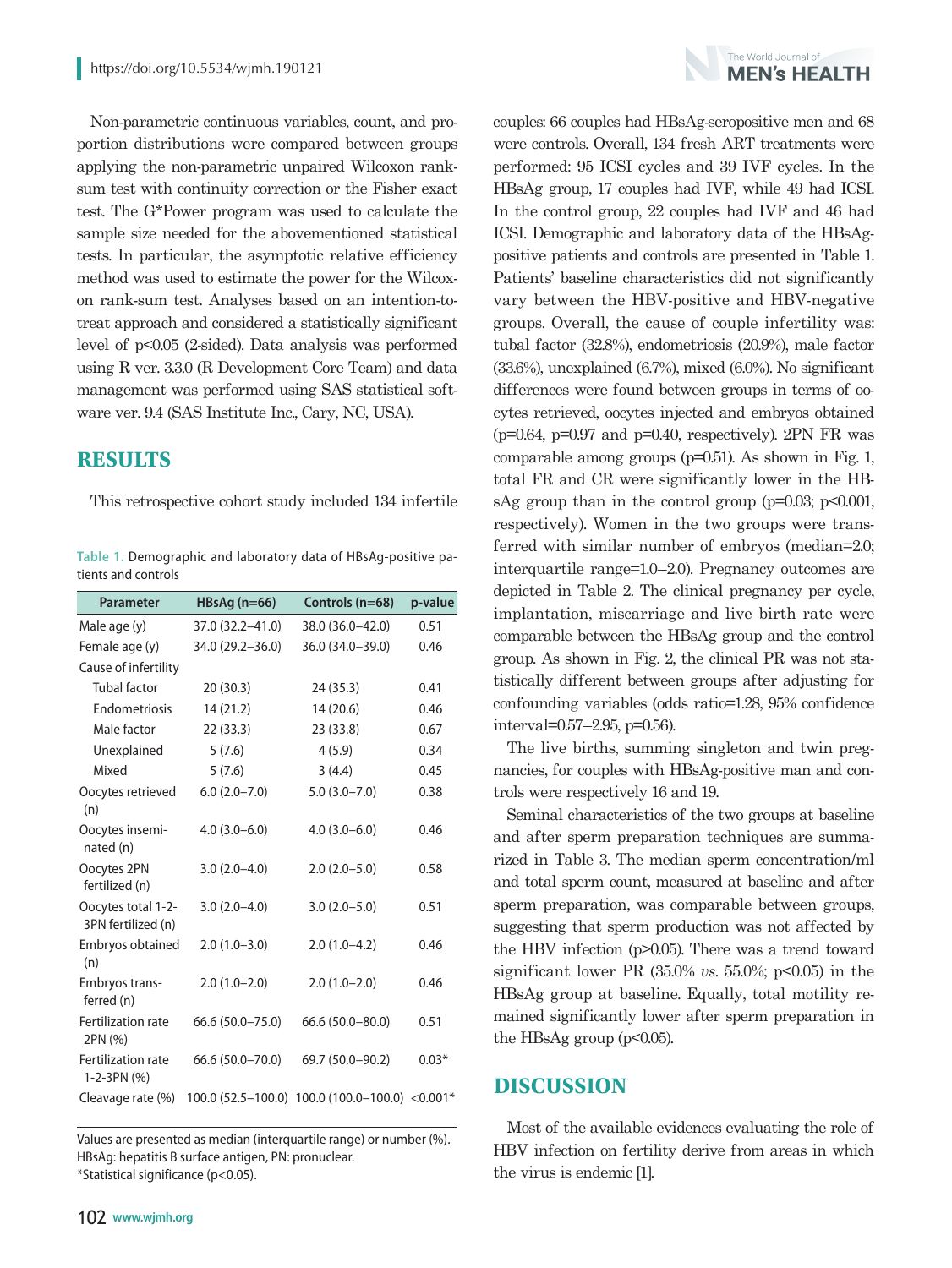



**Table 2.** Pregnancy outcomes

| <b>Variable</b>            | <b>HBsAg</b> | <b>Controls</b> | p-value |
|----------------------------|--------------|-----------------|---------|
| Implantation rate          | 20/58 (34.5) | 25/99 (25.3)    | 0.78    |
| Pregnancy rate per cycle   | 17/66 (25.8) | 21/68 (30.9)    | 0.56    |
| Miscarriage rate per cycle | 3/17(17.6)   | 7/21(33.3)      | 0.32    |
| Live birth rate per cycle  | 14/66 (21.2) | 13/68 (19.1)    | 0.83    |
|                            |              |                 |         |

Values are presented as number/total number (%).

In our center, screening for HBV before the ART program is a relevant part of our enrolment schedule. Consequently, there is no ethical motivation to refuse ART treatments in HBsAg seropositive men, albeit in zones little endemic for HBV disease.

The rationale of our research is the knowledge that HBV has the capacity of penetrating the blood-testis barrier and integrating into human sperm chromosomes [2]. In this way, the virus could induce mutagenic effects, which could affect the embryological and clinical outcomes of pregnancy. In this scenario, the



**Fig. 1.** Comparison of (1-2-3 pronuclear [PN]) fertilization, cleavage, and pregnancy rates among groups.

influence of men HBV infection on fertility represents an important topic, since any anomalies from germ cells could affect assisted reproductive outcomes, like fertilization, implantation, and pregnancy. However, since very conflicting results exist in literature, this work aimed to clarify this issue as much as possible, to achieve a general consensus.

Previous clinical retrospective studies analyzed the implication of viral infection on the seminal parameters, but none of them reached a common conclusion. Some researchers detected that, when compared with the control group, HBV seropositive men had lower sperm motility and total sperm count, as well as poor morphology [14,15].

However, in our study sperm concentration/mL and total sperm count appear similar between groups, also after sperm preparation, suggesting that the viral infection not influence spermatogenesis. Equally, semen volume and normal sperm morphology of HBsAg group were comparable with controls, in line with other stud-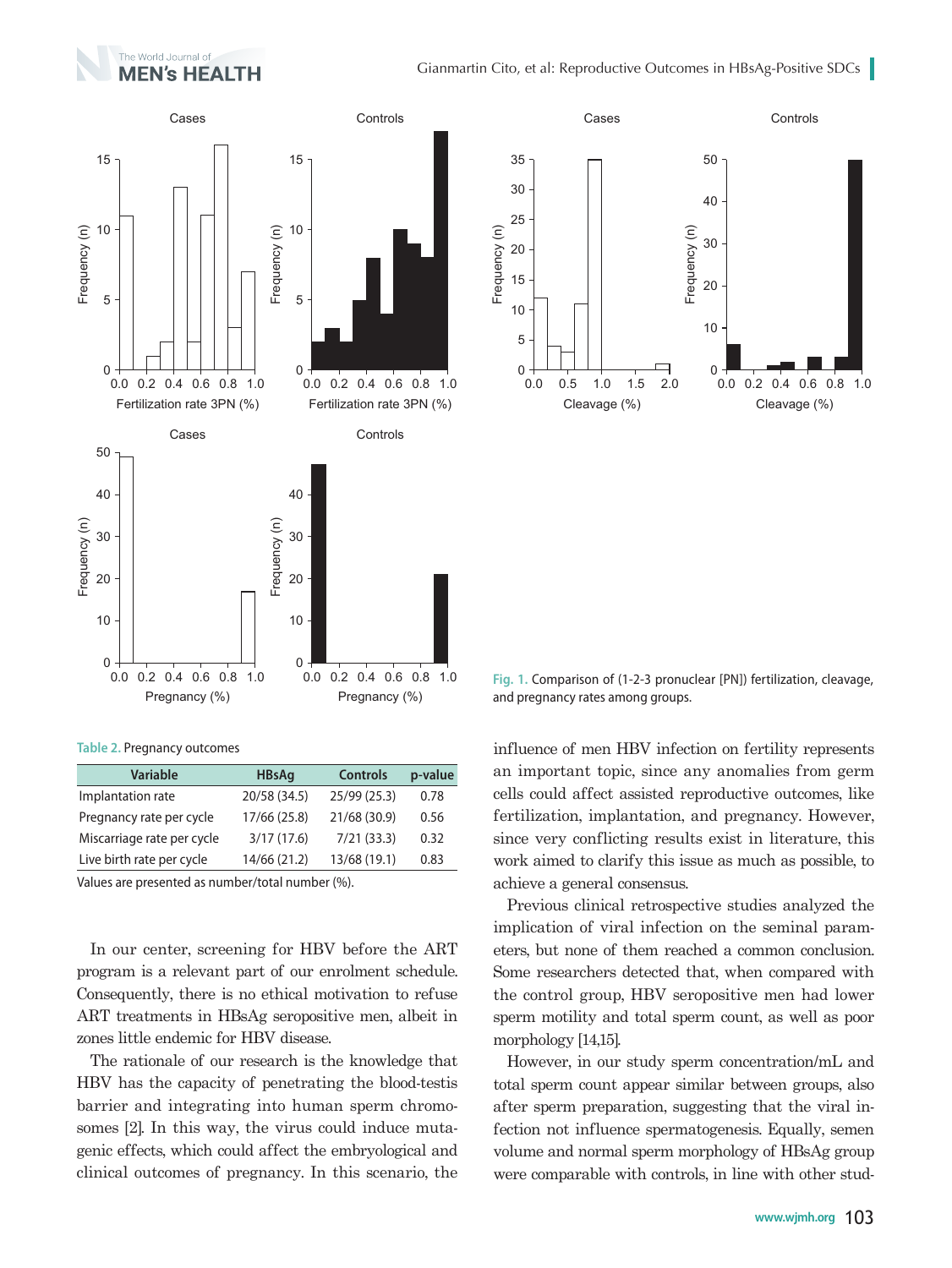

| Variable         |      |      | OR 95% CI low 95% CI high p-value |      | Estimation                |  |    |    |
|------------------|------|------|-----------------------------------|------|---------------------------|--|----|----|
| Pregnancy        | 1.28 | 0.57 | 2.95                              |      | 0.56 1.28 10.57 2.951     |  |    |    |
| Miscarriage 2.39 |      | 0.52 | 15.00                             |      | $0.32$ 2.39 [0.52, 15.00] |  |    |    |
| Live birth       | 0.88 | 0.34 | 2.23                              | 0.83 | 0.88 [0.34, 2.23]         |  |    |    |
|                  |      |      |                                   |      |                           |  | 10 | 15 |
|                  |      |      |                                   |      |                           |  |    |    |

**Fig. 2.** Comparison of pregnancy, miscarriage and live birth rates among groups, after adjusting for confounding variables. OR: odds ratio, CI: confidence interval.

**Table 3.** Seminal characteristics at baseline and after sperm preparation techniques

| <b>Parameter</b>                 | $HBSAg(n=66)$      | Controls (n=68)     | p-value    |
|----------------------------------|--------------------|---------------------|------------|
| Volume (mL)                      | $3.1(1.2 - 4.4)$   | $2.8(1.2 - 4.8)$    | 0.51       |
| рH                               | $7.6(7.4 - 7.8)$   | $7.8(7.4-8.0)$      | 0.46       |
| Viability (%)                    | 71.5 (58.0-78.0)   | 72.0 (66.0-78.0)    | 0.35       |
| Concentration<br>(sperm/mL)      | $31.5(9.2 - 62.2)$ | $22.5(6.7-60.5)$    | 0.42       |
| Total sperm count                | 90.0 (23.4–228.4)  | 87.2 (15.8-187.9)   | 0.26       |
| Progressive motility<br>(%)      | 35.0 (16.2-45.0)   | 55.0 (40.0-62.7)    | $< 0.001*$ |
| Non-progressive<br>motility (%)  | 10.0 (10.0-20.0)   | $5.0(5.0-10.0)$     | $< 0.001*$ |
| Morphology (%)                   | $6.0(4.0-6.2)$     | $5.0(4.0-5.2)$      | $< 0.001*$ |
| Concentration post<br>(sperm/mL) | $6.5(1.2 - 17.0)$  | $4.0(1.0-10.0)$     | 0.09       |
| Motility post (%)                | 70.0 (40.0–90.0)   | $90.0(80.0 - 95.0)$ | $< 0.001*$ |

Values are presented as median (interquartile range).

HBsAg: hepatitis B surface antigen.

\*Statistical significance (p<0.05).

ies that highlighted how sperm quality may not be compromised in HBV patients [16,17].

Nevertheless, according to previous studies, it was confirmed a significant trend toward reduced sperm motility in HBV infected men. Indeed, other authors showed that HBsAg decreased sperm motility, generating the loss of sperm mitochondrial membrane potential [18]. On these bases, we can confirm previous theories that HBV also could produce chromosome aberrations, leading to hereditary defects in germinal cells [7]. This result could be one reason for lower total fertilization and CRs in couples with men partners being HBV-seropositive.

Of note, our primary outcome was to assess if the men viral infection could determine a real deterioration of the assisted reproductive outcomes. In this context, few previous studies focused on couples with only men infected, but the results remain controversial. Firstly, Zhao et al [19] demonstrated that couples with HBV husbands had similar FR, CR, and rate of good embryo quality compared with controls [20]. Subsequently, another study showed that HBV infected men had a higher risk of having a low FR during IVF, indicating that HBV had a deleterious effect on IVF outcomes [14]. Pirwany et al [12] observed lower implantation and PRs in HBV-positive individuals, compared to a healthy control group. The researchers recognized the limitation of the small sample size and they supposed that the extra precautions and handling techniques of the potential infective samples in the HBV group might have caused lower PRs linked to the controls. In contrast, Lam et al [13] described higher implantation and PRs in the HBV-seropositive group compared to those in the HBV-negative group. A more recent larger sample-size study observed that fertilization, implantation, and clinical PRs were significantly lower in HBV seropositive patients rather than seronegative [15].

Our results demonstrated that paternal HBV infection was related to significantly lower rates of total fertilization and cleavage. Nevertheless, no significant differences were found in the rates of implantation, clinical pregnancy, miscarriage and live birth between the HBsAg and control groups.

Therefore, one possible reason for the similar rates of pregnancy between the two groups was that other female factors, such as the endometrial receptivity, might play a key role. In this context, to reduce all possible confounding factors, we selected women with age <40 years, according to literature suggesting that in patients >or =42 years old a decline in clinical pregnancies, live births, as well as an increase of spontaneous abortions was found [21].

But yet, only one study considered the reproductive outcomes using the oocyte donation model, to reduce all possible bias related to women. Indeed, Bu et al [17], stated that couples with HBV seropositive husbands had similar seminal parameters, rates of fertilization, cleavage, implantation, and pregnancy, compared to their controls, suggesting that the infection has little impact on IVF outcomes.

Furthermore, we included in the study only men under the age of 45 years, according to previous studies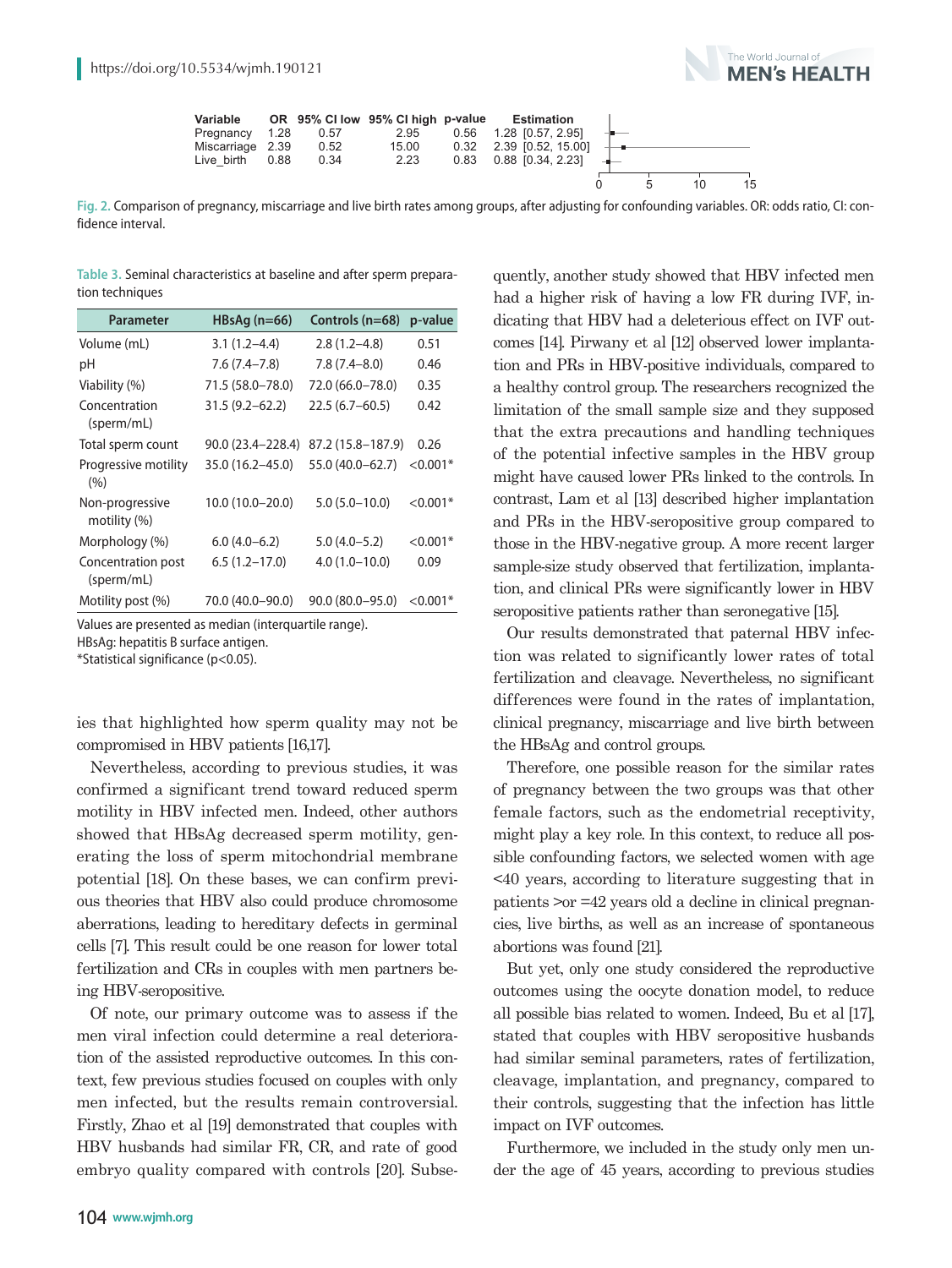suggesting that IVF outcomes decrease with advancing paternal age [22].

The World Journal of **MFN's HEALTH** 

Nevertheless, our work had some strengths and limitations. First of all, the retrospective nature of the study represents an important limitation; secondly, although previous studies involved very small study cohorts, the sample size of our study population remains small and lacks of statistical power. Moreover, the variations in oocyte quality and other factors from women's side were not well controlled, although patients of the two groups are matched for age, cause of infertility, and controlled ovarian stimulation protocol. Unfortunately, we were unable to consider only couples addressed to the ovum donation program, because of few patients discovered in our databank. Furthermore, prospective studies consisting of a large number of subjects are needed to get a clearer conclusion on this issue.

# **CONCLUSIONS**

HBV infection proved to be able to affect fertilization and CRs in couples with HBsAg-positive men and negative women. However, clinical pregnancy outcomes, including implantation, pregnancy, miscarriage and live births rate were not influenced. In this setting, HBV infected men have the same chance to become father, compared to seronegative patients. Further prospective studies with larger sample size are needed to better understand the precise mechanisms of action of HBV infection on male fertility and reproductive outcomes.

#### **Conflict of Interest**

The authors have nothing to disclose.

#### **Author Contribution**

Conceptualization: GC, MEC, RF. Data curation: GC, RF, RP, AC. Formal analysis: RP, RF, MS, FS, FR, EM, MT, LB, RC. Supervision: MEC, SS, MC, AN. Validation: SS, MC, AN, LC. Visualization: SS, MC, AN. Writing – original draft: GC, MEC. Writing – review & editing: AC, AN.

#### **Data Sharing Statement**

The data required to reproduce these findings cannot be

shared at this time due to technical and time limitations.

# **REFERENCES**

- 1. Ocama P, Opio CK, Lee WM. Hepatitis B virus infection: current status. Am J Med 2005;118:1413.
- 2. Huang JM, Huang TH, Qiu HY, Fang XW, Zhuang TG, Qiu JW. Studies on the integration of hepatitis B virus DNA sequence in human sperm chromosomes. Asian J Androl 2002; 4:209-12.
- 3. Shi L, Liu S, Zhao W, Zhou H, Ren W, Shi J. Hepatitis B virus infection reduces fertilization ability during in vitro fertilization and embryo transfer. J Med Virol 2014;86:1099-104.
- 4. Ye F, Yue Y, Li S, Chen T, Bai G, Liu M, et al. Presence of HBsAg, HBcAg, and HBVDNA in ovary and ovum of the patients with chronic hepatitis B virus infection. Am J Obstet Gynecol 2006;194:387-92.
- 5. Hadchouel M, Scotto J, Huret JL, Molinie C, Villa E, Degos F, et al. Presence of HBV DNA in spermatozoa: a possible vertical transmission of HBV via the germ line. J Med Virol 1985;16:61-6.
- 6. Qian WP, Tan YQ, Chen Y, Peng Y, Li Z, Lu GX, et al. Rapid quantification of semen hepatitis B virus DNA by real-time polymerase chain reaction. World J Gastroenterol 2005;11: 5385-9.
- 7. Huang JM, Huang TH, Qiu HY, Fang XW, Zhuang TG, Liu HX, et al. Effects of hepatitis B virus infection on human sperm chromosomes. World J Gastroenterol 2003;9:736-40.
- 8. Lorusso F, Palmisano M, Chironna M, Vacca M, Masciandaro P, Bassi E, et al. Impact of chronic viral diseases on semen parameters. Andrologia 2010;42:121-6.
- 9. Hu XL, Zhou XP, Qian YL, Wu GY, Ye YH, Zhu YM. The presence and expression of the hepatitis B virus in human oocytes and embryos. Hum Reprod 2011;26:1860-7.
- 10. Ye F, Liu Y, Jin Y, Shi J, Yang X, Liu X, et al. The effect of hepatitis B virus infected embryos on pregnancy outcome. Eur J Obstet Gynecol Reprod Biol 2014;172:10-4.
- 11. Kong Y, Liu Y, Liu X, Li N, Zhu Z, Zhang A, et al. Relationship between the mechanism of hepatitis B virus father-infant transmission and pregnancy outcome. Arch Gynecol Obstet 2017;295:253-7.
- 12. Pirwany IR, Phillips S, Kelly S, Buckett W, Tan SL. Reproductive performance of couples discordant for hepatitis B and C following IVF treatment. J Assist Reprod Genet 2004;21:157- 61.
- 13. Lam KD, Bacchetti P, Abbasi F, Ayala CE, Loeb SM, Shah V, et al. Comparison of surrogate and direct measurement of insulin resistance in chronic hepatitis C virus infection: impact of